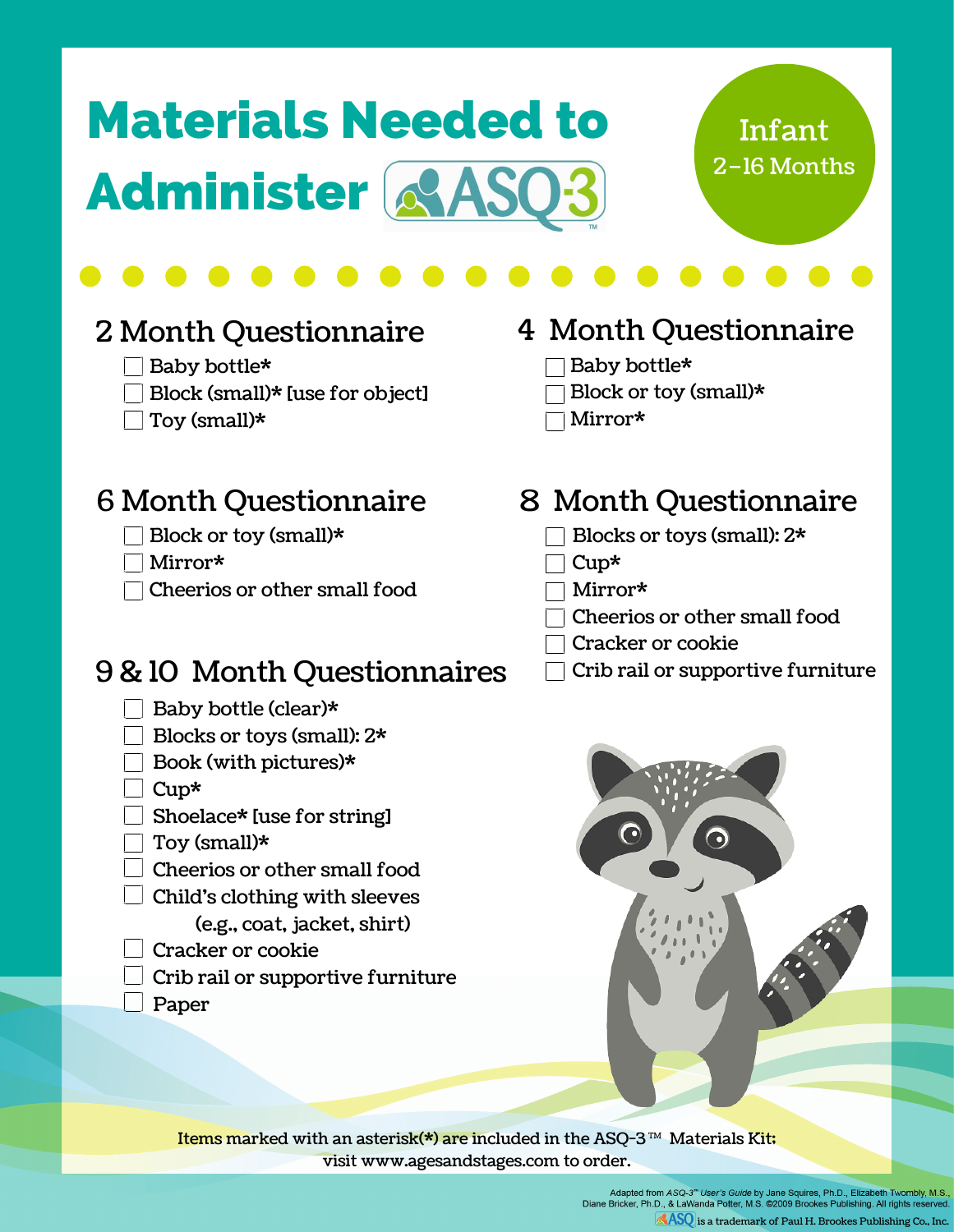## Materials Needed to **Administer & AS**

#### 2–16 Months Infant

#### 12 Month Questionnaire

- $\Box$  Baby bottle (clear)\*
- $\Box$  Ball (small)\*
- Blocks or toys (small): 2\*
- $\Box$  Book (with pictures)\*
- Bowl\*
- Crayon\*
- Mirror\*
- $\Box$  Shoelace\* [use for string]
- $\Box$  Stuffed toy\*
- $\Box$  Toy (small)\*
- $\Box$  Cheerios or other small food
- $\Box$  Child's clothing (e.g., coat, hat,
	- jacket, pants, shoes, shirt, socks)
	- Crib rail or supportive furniture
- $\Box$  Paper

#### 14 Month Questionnaire  $\Box$  Baby bottle (clear)\*  $\Box$  Ball (small)\*  $\Box$  Blocks (small): 6 or more\*  $\Box$  Book (with pictures)\* Bowl\*  $\Box$  Cravon\* Spoon\*  $\Box$  Stuffed toy\*  $\overline{\phantom{x}}$  Toy (small)\* Cheerios or other small food  $\Box$  Child's clothing (e.g., hat, mittens, pants, shoes, socks) Furniture (something to climb onto, like a chair) **Paper**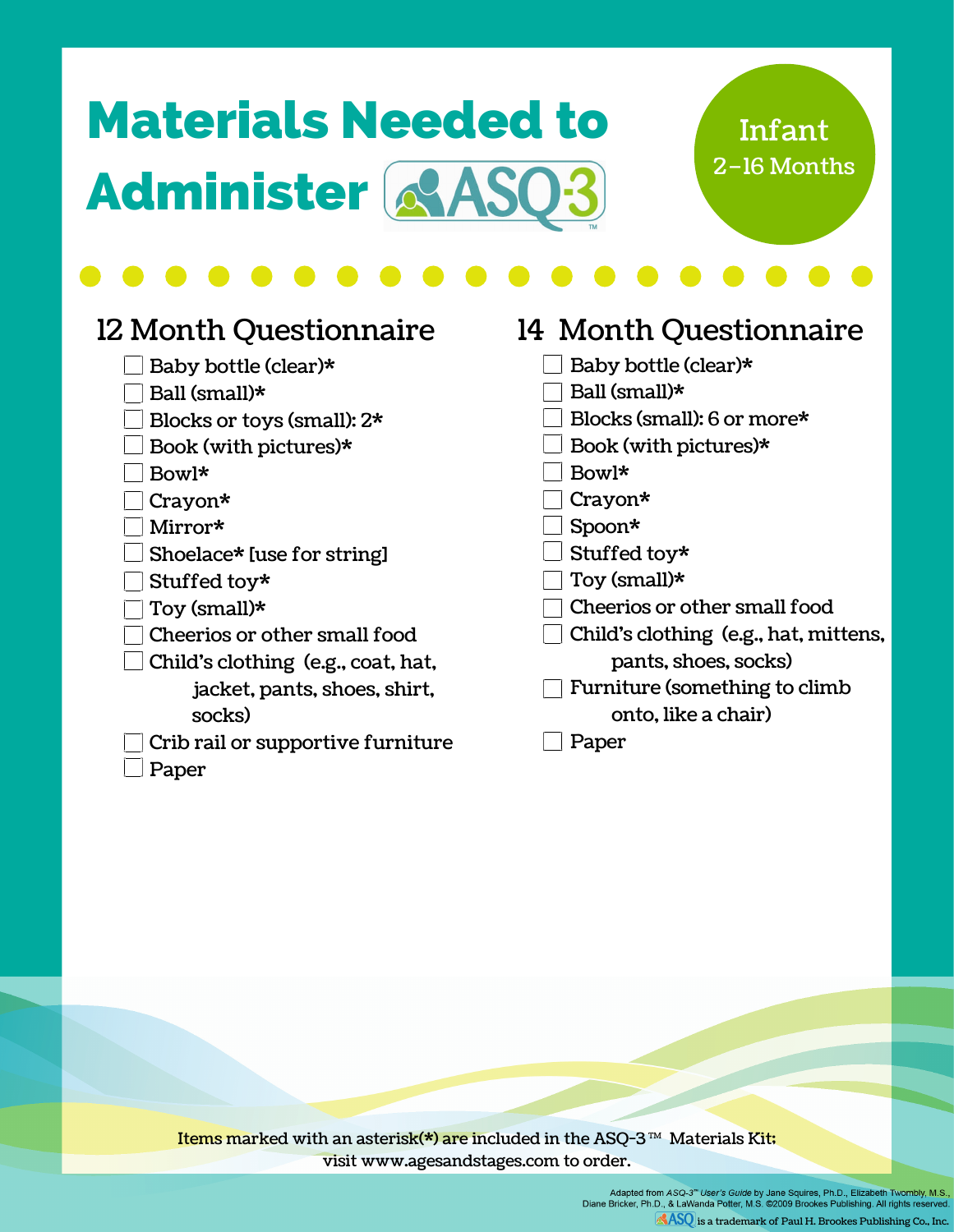## Materials Needed to **Administer & AS**

#### 2–16 Months Infant

#### 16 Month Questionnaire

- Baby bottle (clear)\*
- $\Box$  Ball (small)\*
- $\Box$  Blocks (small): 6 or more\*
- $\Box$  Book (with pictures)\*
- Bowl\*
- Crayon\*
- Mirror\*
- Spoon\*
- $\Box$  Stuffed toy\*
- $\Box$  Toy (small)\*

 $\Box$  Jar (clear plastic with screw lid)\* [may use instead of windup toy]

- $\Box$  Child's clothing (e.g., hat, mittens, pants, shoes, socks)
- Cheerios or other small food
- $\Box$  Furniture (something to climb onto, like a chair)

Paper

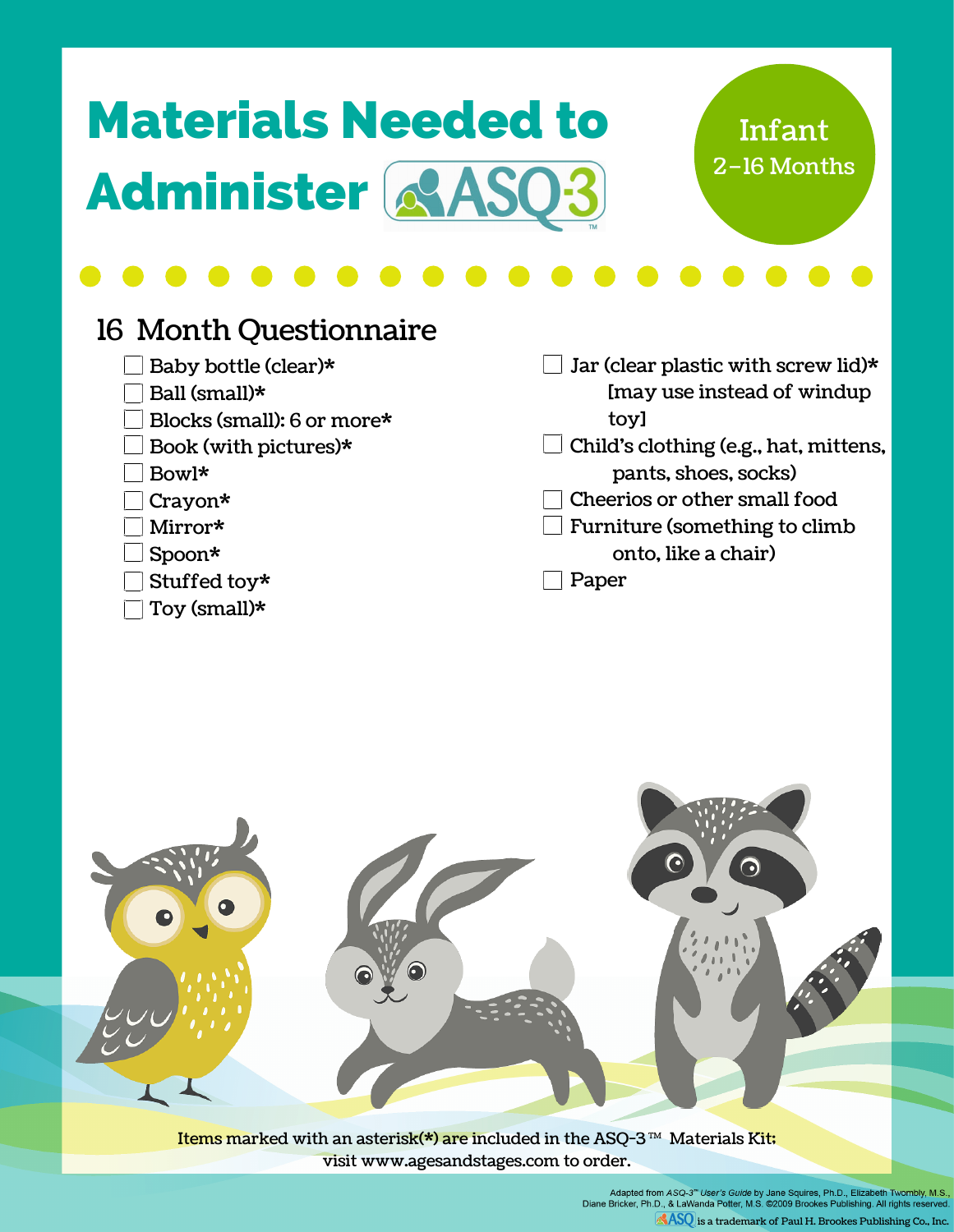## Materials Needed to **Administer & ASC**

#### 18–33 Months **Toddler**

| 18 Month Questionnaire                                                                          | 20 Month Questionnaire              |
|-------------------------------------------------------------------------------------------------|-------------------------------------|
| Baby bottle (clear)*                                                                            | Ball (large)*                       |
| Ball (large)*                                                                                   | Book (with pictures)*               |
| Ball (small)*                                                                                   | Blocks (small): 6*                  |
| Blocks (small): 6 or more*                                                                      | Crayon*                             |
| Book (with pictures)*                                                                           | $Cup*$                              |
| Bowl*                                                                                           | Fork*                               |
| Crayon*                                                                                         | Spoon*                              |
| $Cup*$                                                                                          | Stuffed toy*                        |
| Jar (clear plastic with screw lid)*                                                             | Jar (clear plastic with screw lid)* |
| Imay use instead of windup                                                                      | Imay use instead of windup          |
| toy]                                                                                            | toy or doorknobl                    |
| Mirror*                                                                                         | Child's clothing (i.e., coat)       |
| Spoon*                                                                                          | or a towel                          |
| Stuffed toy*                                                                                    | Furniture (something to climb       |
| Toy (small)*                                                                                    | onto, like a chair)                 |
| Cheerios or other small food                                                                    | Paper                               |
| Furniture (something to climb                                                                   | Stairs or                           |
| onto, like a chair)                                                                             | steps                               |
| Paper                                                                                           |                                     |
| Stairs or steps                                                                                 |                                     |
|                                                                                                 |                                     |
|                                                                                                 |                                     |
|                                                                                                 |                                     |
|                                                                                                 |                                     |
|                                                                                                 |                                     |
|                                                                                                 |                                     |
|                                                                                                 |                                     |
|                                                                                                 |                                     |
|                                                                                                 |                                     |
| Items marked with an asterisk(*) are included in the $\Delta$ SO-3 <sup>TM</sup> Materials Kitt |                                     |

Items marked with an asterisk(\*) are included in the ASQ-3  $^{\text{m}}$  Materials Kit; visit www.agesandstages.com to order.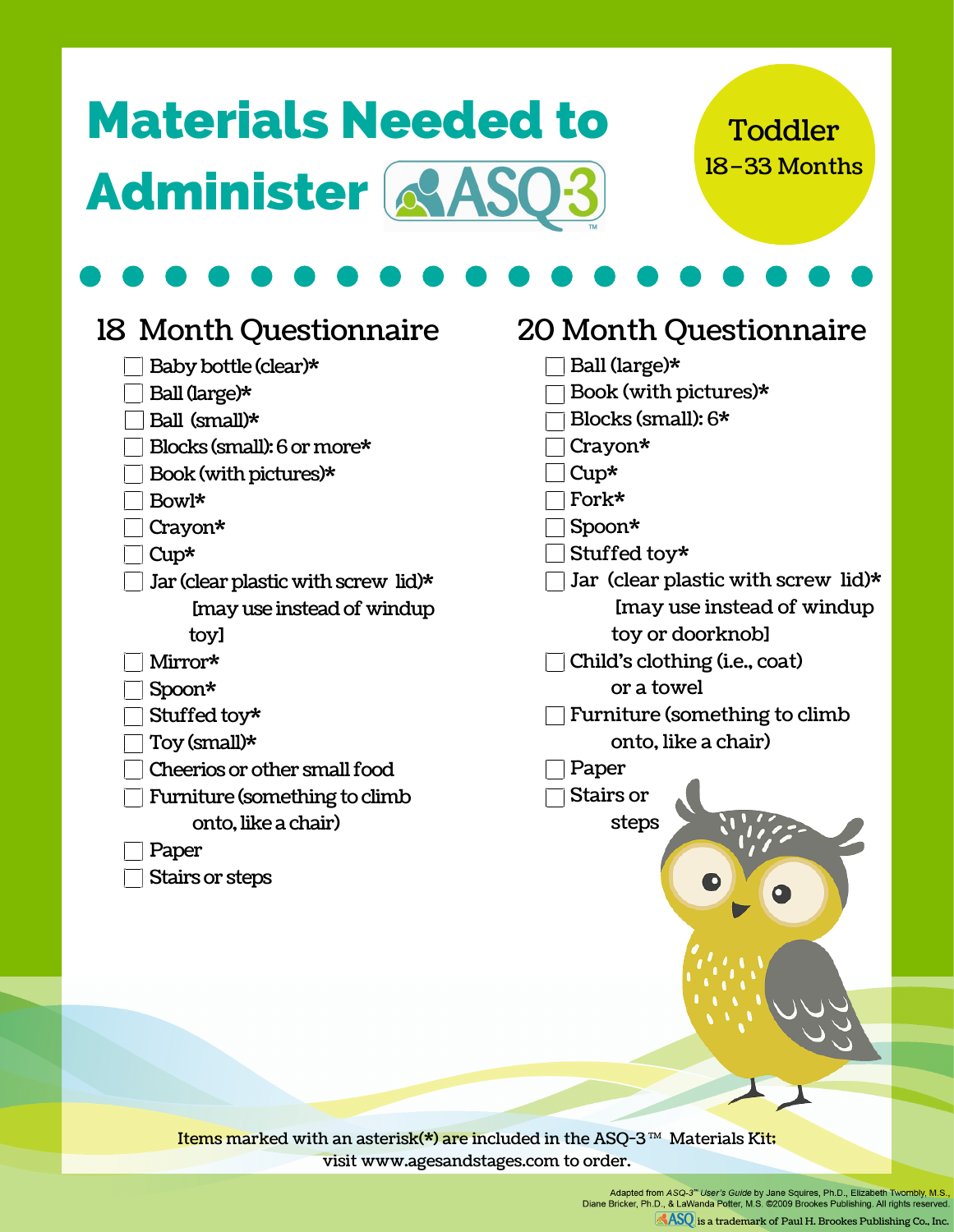## Materials Needed to Administer & ASQ3

#### 18–33 Months **Toddler**

| 22 Month Questionnaire              | 24 Month Questionnaire                 |  |
|-------------------------------------|----------------------------------------|--|
| Baby bottle (clear)*                | Baby bottle (clear)*                   |  |
| Ball (large)*                       | Ball (large)*                          |  |
| Beads*                              | Beads*                                 |  |
| Blocks (small): $6*$                | Blocks (small): 7*                     |  |
| Book (with pictures)*               | Book (with pictures)*                  |  |
| Crayon*                             | Crayon*                                |  |
| $Cup*$                              | $Cup*$                                 |  |
| Fork*                               | Fork*                                  |  |
| Shoelace*                           | Shoelace*                              |  |
| Spoon*                              | Spoon*                                 |  |
| Stuffed toy*                        | Stuffed toy*                           |  |
| Jar (clear plastic with screw lid)* | Jar (clear plastic with screw lid)*    |  |
| Imay use instead of windup          | Imay use instead of windup             |  |
| toy or doorknobl                    | toy or doorknobl                       |  |
| Cheerios or other small food        | Cheerios or other small food           |  |
| Child's clothing (i.e., coat)       | Child's clothing ( <i>i.e.</i> , coat) |  |
| or a towel                          | or a towel                             |  |
| Light switch                        | Furniture (something to climb          |  |
| Paper                               | onto, like a chair)                    |  |
| Stairs or steps                     | Light switch                           |  |
| Wagon, stroller, or other toy on    | Paper                                  |  |
| wheels                              | Stairs or steps                        |  |
|                                     | Wagon, stroller, or other toy on       |  |
|                                     | wheels                                 |  |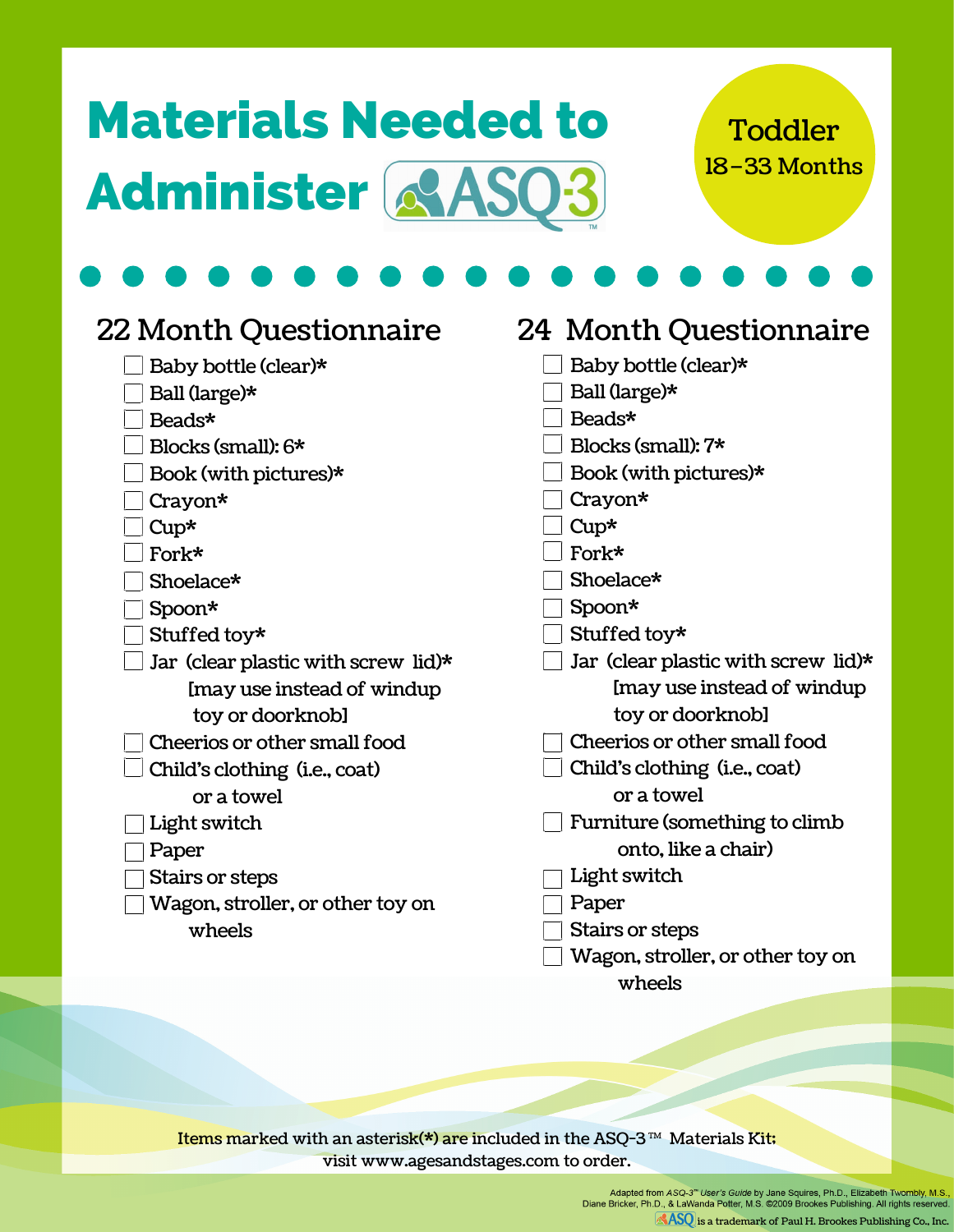## Materials Needed to Administer & ASQ3

#### 18–33 Months **Toddler**

| <b>27 Month Questionnaire</b>                                                                                      | 30 Month Questionnaire                |
|--------------------------------------------------------------------------------------------------------------------|---------------------------------------|
| Ball (large)*                                                                                                      | Ball (large)*                         |
| Beads*                                                                                                             | Beads*                                |
| Blocks (small): 7*                                                                                                 | Blocks (small): 4*                    |
| Book (with pictures)*                                                                                              | Book (with pictures)*                 |
| $Crayon*$                                                                                                          | $Crayon*$                             |
| Fork*                                                                                                              | Mirror*                               |
| Mirror*                                                                                                            | Shoelace*                             |
| Shoelace*                                                                                                          | Spoon*                                |
| Stuffed toy*                                                                                                       | Jar (clear plastic with screw lid)*   |
| Toy (small)*                                                                                                       | I may use instead of windup           |
| Jar (clear plastic with screw lid)*                                                                                | toy or doorknobl                      |
| I may use instead of windup                                                                                        | Child's clothing (e.g., coat, jacket, |
| toy or doorknobl                                                                                                   | loose-fitting pants, shirt)           |
| Child's clothing (i.e., coat)                                                                                      | Furniture (something to climb         |
| or a towel                                                                                                         | onto. like a chair)                   |
| Furniture (something to climb                                                                                      | Paper                                 |
| onto, like a chair)                                                                                                | Shoe                                  |
| Light switch                                                                                                       | Stairs or steps                       |
| Paper                                                                                                              | Towel                                 |
| <b>Shoe</b>                                                                                                        | Wagon, stroller, or other toy on      |
| Stairs or steps                                                                                                    | wheels                                |
| Towel                                                                                                              |                                       |
| Wagon, stroller, or other toy on                                                                                   |                                       |
| wheels                                                                                                             |                                       |
|                                                                                                                    |                                       |
|                                                                                                                    |                                       |
|                                                                                                                    |                                       |
|                                                                                                                    |                                       |
| Items marked with an asterisk( $\hat{\mathbf{x}}$ ) are included in the $\Delta$ SO-3 <sup>TM</sup> Materials Kit. |                                       |

Items marked with an asterisk(\*) are included in the ASQ-3  $^{\text{m}}$  Materials Kit; visit www.agesandstages.com to order.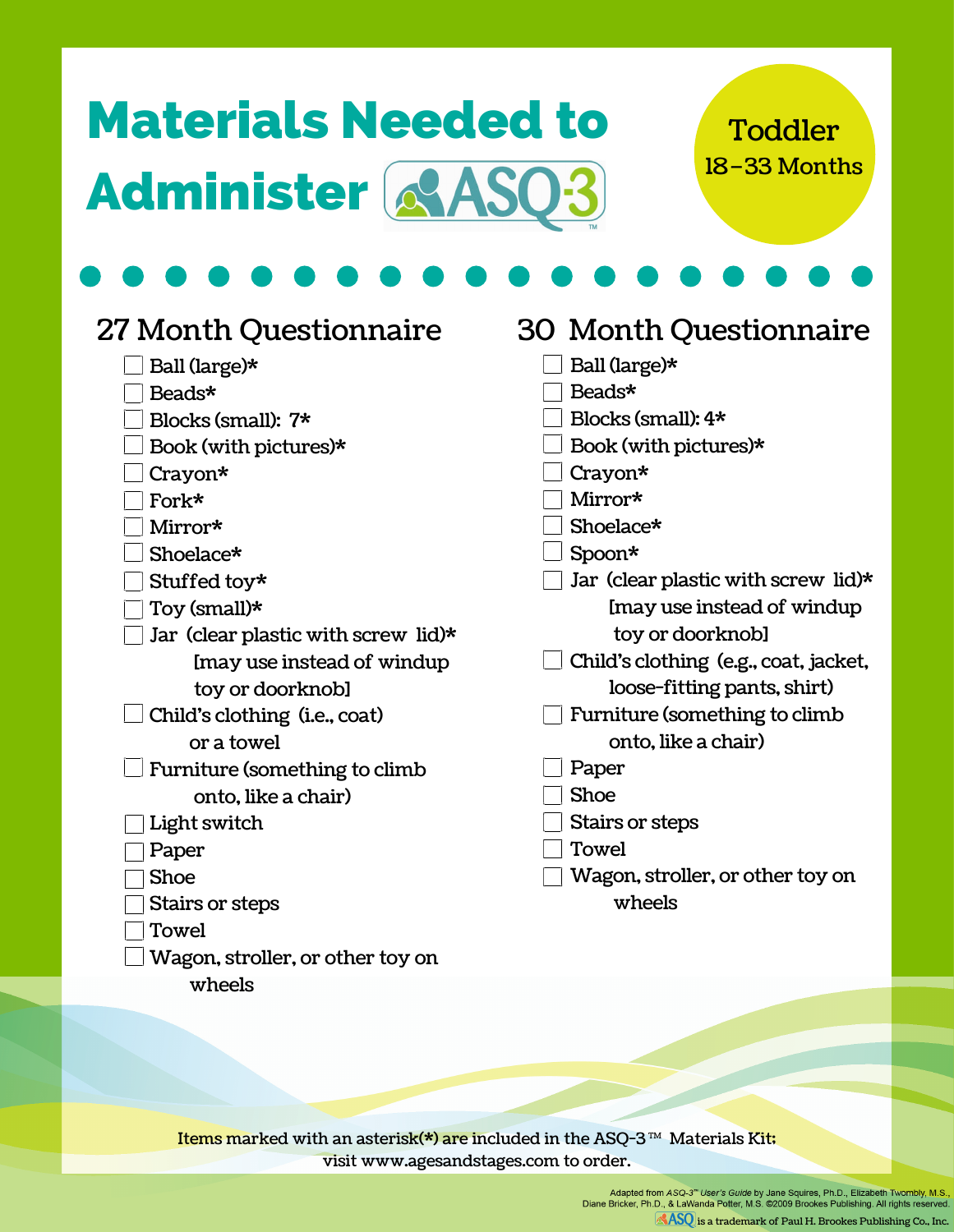| <b>Materials Needed to</b> |  |
|----------------------------|--|
| Administer & ASQ3          |  |

18–33 Months Toddler

#### 33 Month Questionnaire

- $\Box$  Ball (large)\*
- $\Box$  Ball (small)\*
- $\Box$  Beads\*
- $\Box$  Blocks (small):  $4\text{*}$
- $\Box$  Book (with pictures)\*
- Crayon\*
- $\overline{\phantom{x}}$  Mirror\*
- $\Box$  Scissors (child safe)\*
- Shoelace\*
- Spoon\*

Zipper\* [use one on stuffed toy or child's clothes] Child's clothing (e.g., coat, jacket, loose-fitting pants, shirt)  $\Box$  Furniture (something to climb onto, like a chair) Paper Shoe

- Stairs or steps
- Wagon, stroller, or other toy on wheels

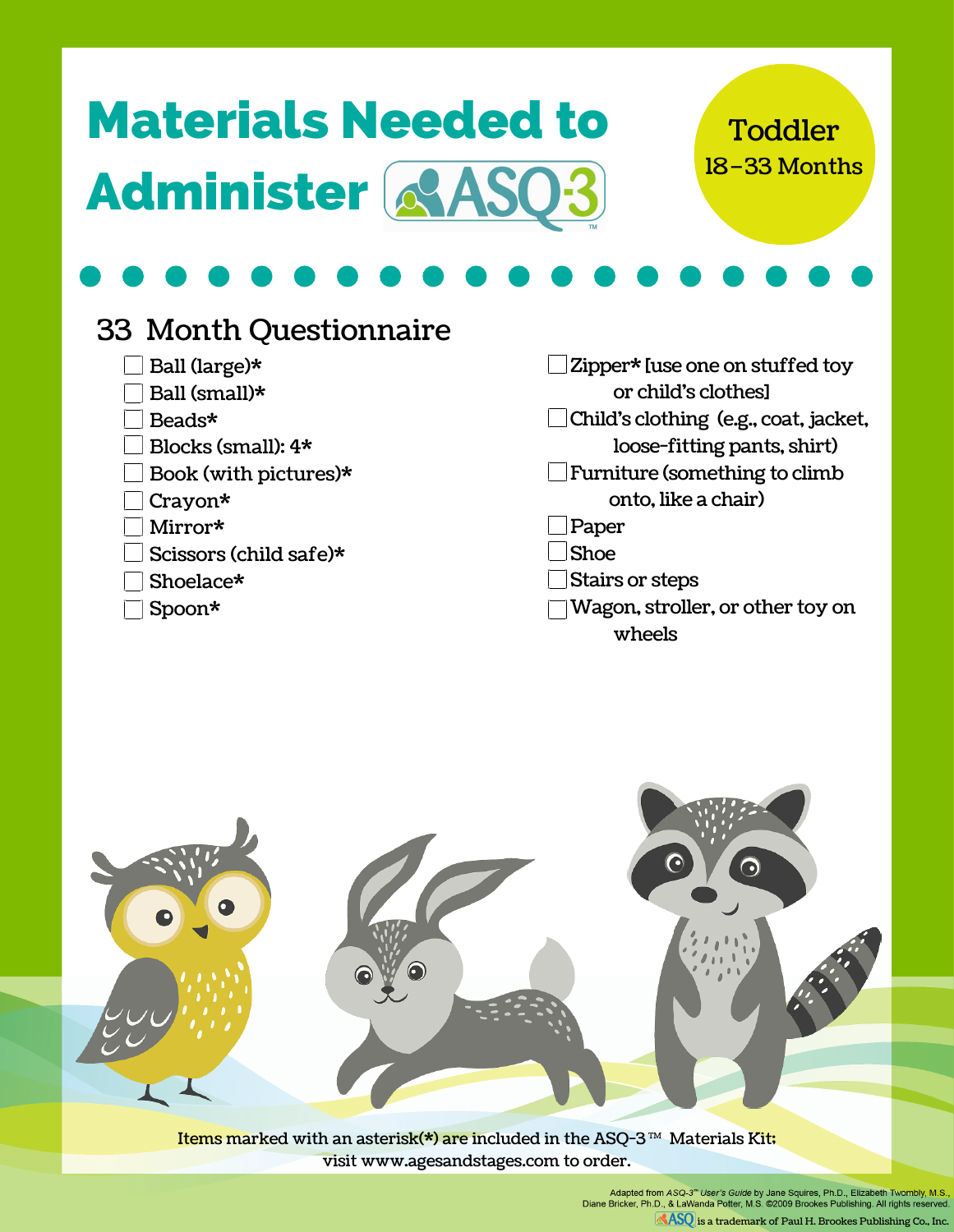## Materials Needed to Administer & ASO3



| <b>36 Month Questionnaire</b>                                                                             | 42 Month Questionnaire                |
|-----------------------------------------------------------------------------------------------------------|---------------------------------------|
| Ball (large)*                                                                                             | Ball (large)*                         |
| Ball (small)*                                                                                             | Ball (small)*                         |
| Beads*                                                                                                    | Blocks (small): 3 or more*            |
| Blocks (small): 4*                                                                                        | Book (with pictures)*                 |
| Book (with pictures)*                                                                                     | $Crayon*$                             |
| $Crayon*$                                                                                                 | Mirror*                               |
| Mirror*                                                                                                   | Puzzle (5- to 7- piece                |
| Scissors (child safe)*                                                                                    | interlocking)*                        |
| Shoelace*                                                                                                 | Scissors (child safe)*                |
| Spoon*                                                                                                    | Zipper* [use one on stuffed toy       |
| Zipper* [use one on stuffed toy                                                                           | or child's clothesl                   |
| or child's clothesl                                                                                       | Child's clothing (e.g., coat, jacket, |
| Child's clothing (e.g., coat, jacket,                                                                     | shirt)                                |
| shirt)                                                                                                    | Container with food to scoop          |
| Furniture (something to climb                                                                             | (such as applesauce)                  |
| onto, like a chair)                                                                                       | Ladder with rungs                     |
| Paper                                                                                                     | and playground slide                  |
| <b>Shoe</b>                                                                                               | Paper                                 |
| Stairs or steps                                                                                           | Shoe                                  |
| Wagon, stroller, or                                                                                       | Soap, water, and towel                |
| other toy on                                                                                              | Spoon (large) or scoop                |
| wheels                                                                                                    | Stairs or steps                       |
|                                                                                                           |                                       |
| $\odot$                                                                                                   |                                       |
|                                                                                                           |                                       |
|                                                                                                           |                                       |
|                                                                                                           |                                       |
|                                                                                                           |                                       |
| Trame marked with an actorick(*) are included in the $\Delta$ SO-3 $\text{\textdegree{m}}$ Materials Kit. |                                       |

Items marked with an asterisk(\*) are included in the ASQ-3  $^{\text{m}}$  Materials Kit; visit www.agesandstages.com to order.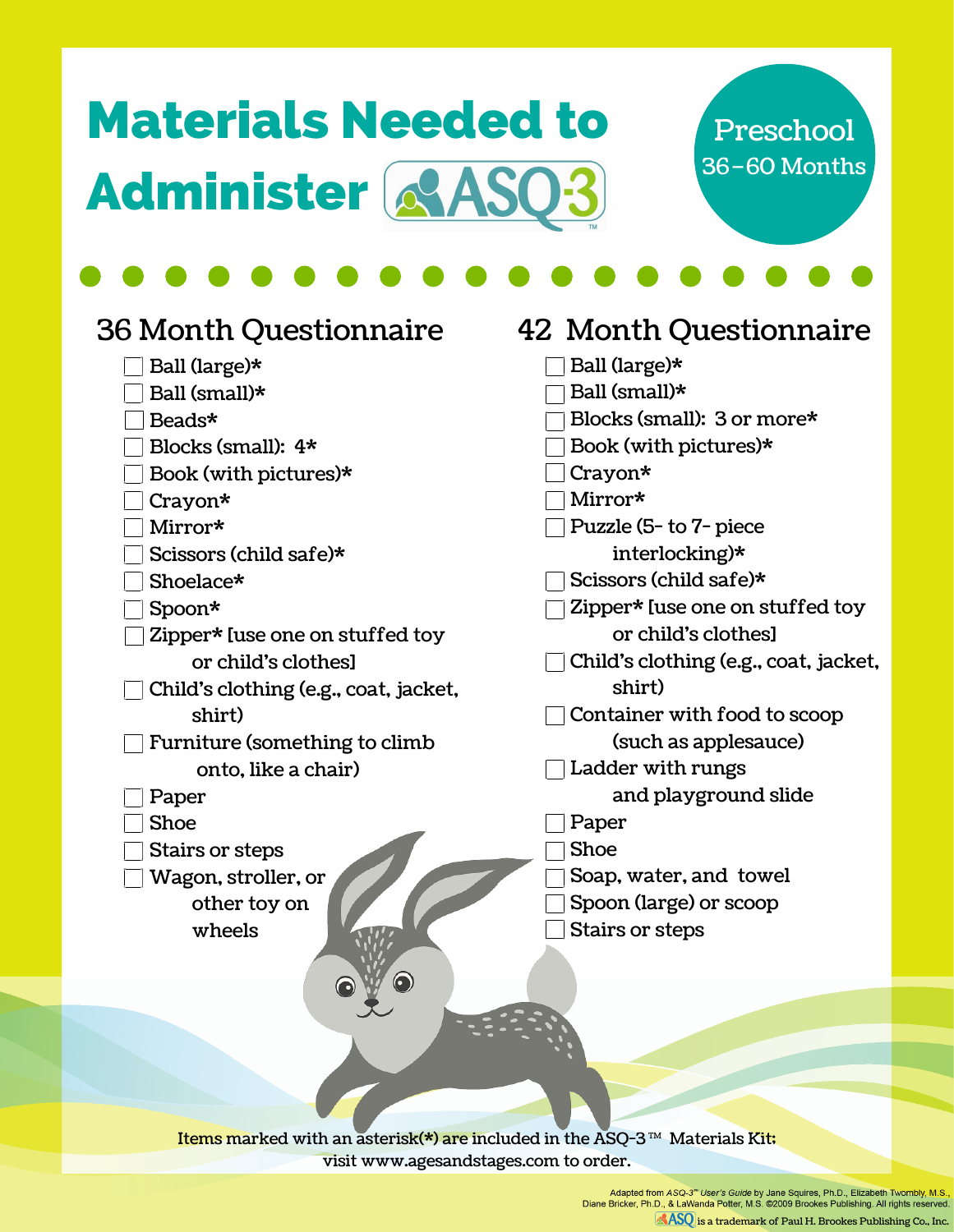## Materials Needed to Administer & ASO3



| 48 Month Questionnaire                | 54 Month Questionnaire                |
|---------------------------------------|---------------------------------------|
| Ball (large)*                         | Ball (large)*                         |
| Ball (small)*                         | Ball (small)*                         |
| Bowl*                                 | Blocks (small)*                       |
| Buttons* luse them on stuffed         | [for counting 5 small objects]        |
| toy or child's clothes]               | Buttons* luse them on stuffed         |
| Coloring book*                        | toy or child's clothes]               |
| Crayon*                               | Coloring book*                        |
| Puzzle (5- to 7- piece                | Crayon*                               |
| interlocking) $*$                     | Scissors (child safe)*                |
| Scissors (child safe)*                | Toy (small)*                          |
| Child's clothing (e.g., coat, jacket, | Zipper* [use one on stuffed toy       |
| shirt, loose-fitting pants)           | or child's clothesl                   |
| Container with food to scoop          | Child's clothing (e.g., coat, jacket, |
| (such as applesauce)                  | shirt, loose-fitting pants)           |
| Ladder with rungs                     | Container with food to scoop          |
| and playground slide                  | (such as applesauce)                  |
| Paper                                 | Paper                                 |
| Soap, water, and towel                | Pencil                                |
| Spoon (large) or scoop                | Soap, water, and towel                |
| Toothbrush and toothpaste             | Spoon (large) or scoop                |
|                                       | Toothbrush and toothpaste             |